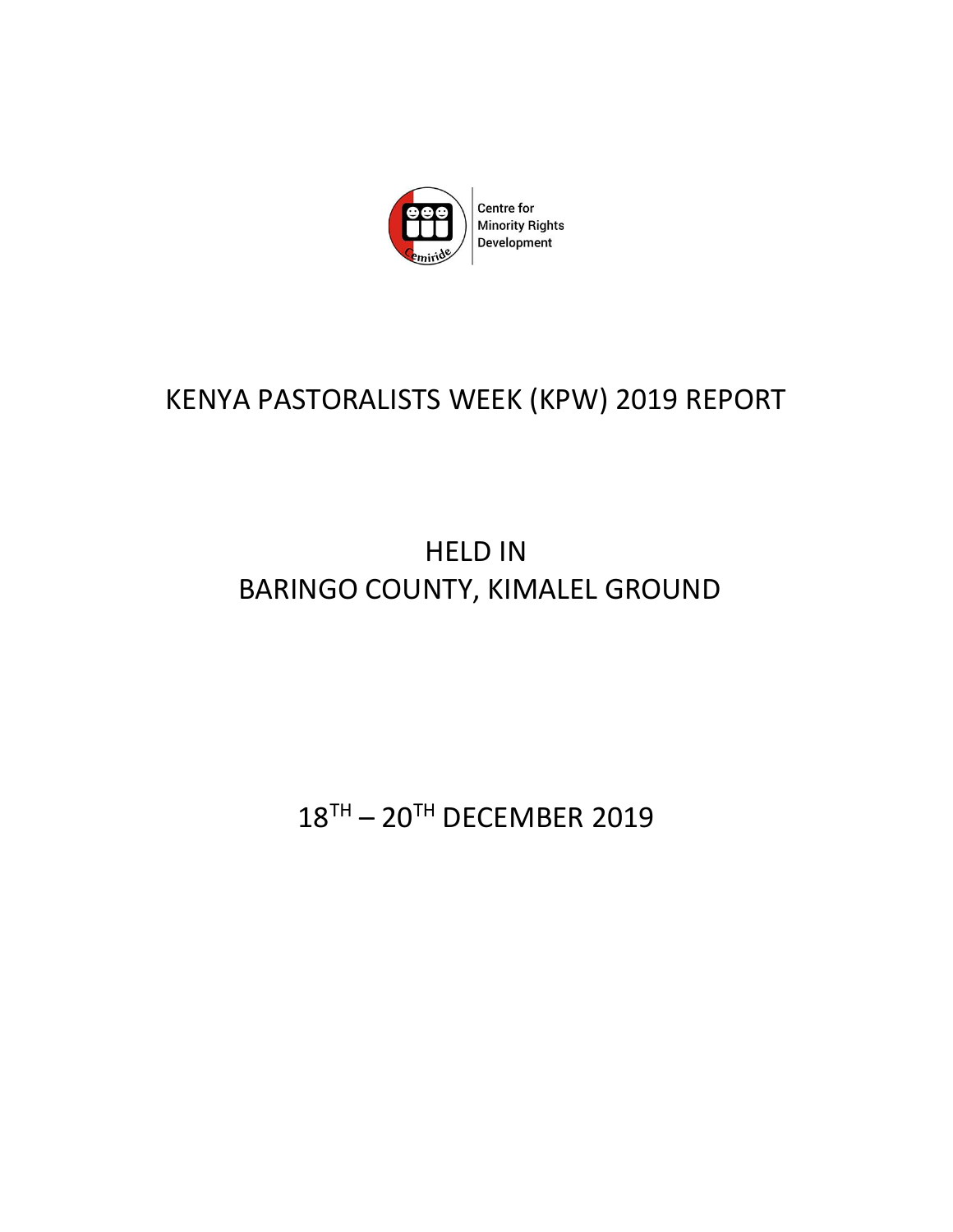# **About CEMIRIDE**

The Centre for Minority Rights Development (CEMIRIDE) was established in 2001 to strengthen the capacities of minorities and indigenous peoples in Kenya to advocate for and actualise their economic, social, political and cultural rights. **CEMIRIDE has a unique edge as the only civil society organisation (CSO) whose work and mandate focuses on specifically research and advocacy on Minorities and Indigenous Peoples' (MIPs) rights at the national level in Kenya.** CEMIRIDE thus works to secure the rights and fundamental freedoms of minorities and indigenous peoples in Kenya.

In its 18 years of operation, CEMIRIDE has amassed extensive technical capacities in the advocacy for the protection and promotion of rights of marginalized communities in Kenya. Such competencies transcend to research and information generation; advocacy and lobbying; public interest litigation; community facilitation, mobilisation and capacity enhancement; community representation at regional and international platform; and human rights monitoring and reporting.

Through CEMIRIDE's advocacy work, the Constitution of Kenya 2010 captured the rights of Minorities and Marginalised Communities. For instance, Article 56(a) provides for affirmative action programmes to ensure the participation and representation of minorities and marginalised communities in governance and other spheres of life. Furthermore, Article 91 (1) (e) provides for political parties to respect the rights minorities and marginalized communities. In Article 100, the representation of marginalized communities in the various arms of government is guaranteed.

Following these previous gains, CEMIRIDE is now focusing on economic empowerment of minorities and indigenous peoples (MIPs) for sustainable livelihoods in its next strategic phase. This will be achieved through advocacy, research, knowledge sharing, capacity development, strategic partnerships and networking.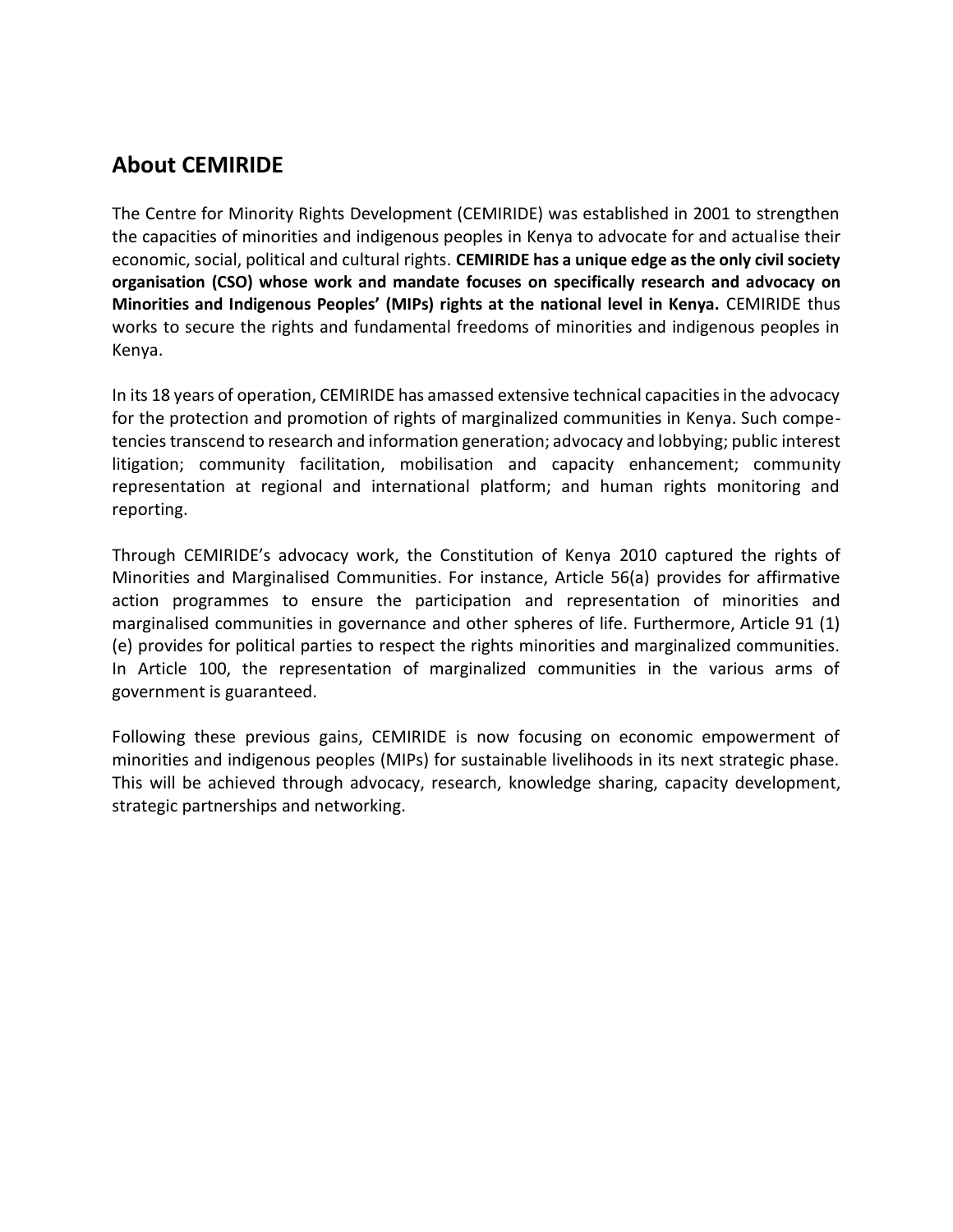# **Kenya Pastoralists Week – A historical context**

The Annual Kenya Pastoralists' Week (KPW) was established by the Centre for Minority Rights Development (CEMIRIDE) in 2003 as a means of raising awareness of issues affecting the rights of MIPs who practice pastoralism, by creating open forum for engagement and interaction between and among different stakeholders. The process consists of workshop series, cultural events displayed and exhibited, round table discussions targeted at the policy and political leaders. Over the years, KPW has grown to become a strategic avenue for various stakeholders to access pastoralist audiences and markets hitherto hard to reach. In order to reach out to the pastoralist community and also open up the areas for investment, KPW has taken up a county – based approach by moving away from Nairobi to the counties.

Since the promulgation of the Constitution of Kenya 2010 which effectively changed the governance structure from one power-centered system to a devolved system of governance, KPW took up a county – based approach by moving away from Nairobi to the counties.

As such, the KPW events have been hosted by Turkana County (2013), Narok County (2014), Laikipia County (2016) and Kajiado County (2018). The 2019 KPW edition will be convened in Baringo County.

The event in 2019 held was in Baringo County on a partnership between KPW network members and CELEP on the one side and Baringo County on the other side. CELEP members; Cordaid, VSFB, SNV, Welthunger and partner RECONCILE, jointly engaged in the planning through the representation of RECONCILE as the lead host organization, contribution and participation from the Rangelands Initiative Africa and the technical facilitation of CELEP's Regional and Europe Focal Point persons.

Projects and partners including, the Participatory Rangelands Management Project, CEDGG a local NGO who supported the pre-event Radio talk shows, LYNOF-TECH Company who supported the printing, branding and publications of the visibility materials, the National Land Commission, Centre for Minority Rights Development (CEMIRIDE) and the Northern Voice Trust among a host of other organizations. The event finally was successfully held from the 18th to 20th December, 2019.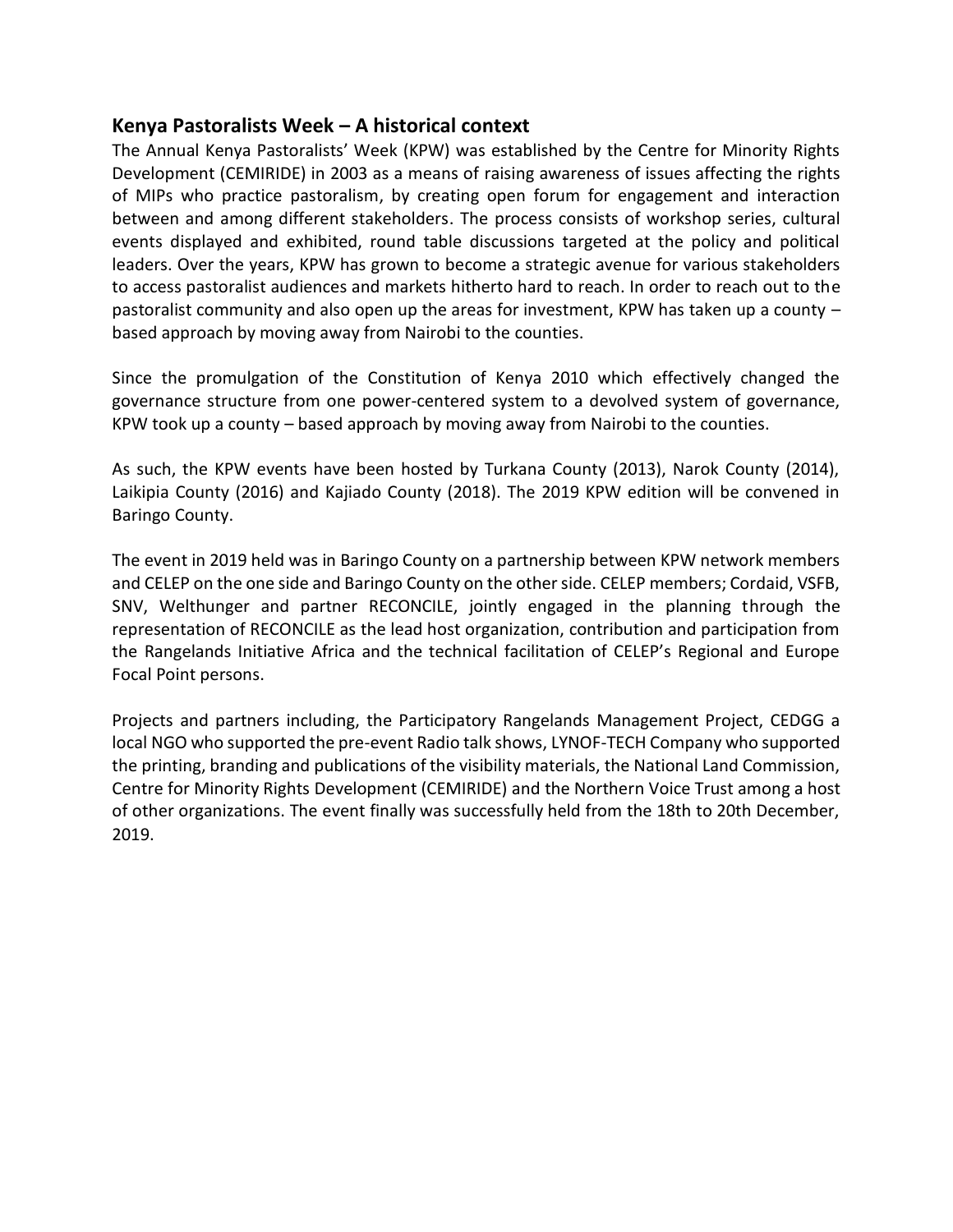# **KPW 2019 THEME: Rangelands and pastoralist economy**

Under the foregoing theme: the *Economy of Rangelands and Pastoralism*, 2019 KPW was critical at the local, national and global levels. It was an opportunity to build the grassroot momentum around rangelands and pastoralism. Among other global events, the campaign led by a host of organizations and governments to have the UN declare a special year of rangelands and pastoralism through the International Year of Rangelands and Pastoralism (IYRP) which was started in Nairobi in 2016. The second global event is the International Rangelands Congress (IRC) which shall take place in Kenya in 2020. These among others led to the engagement and participation of as many partners as possible in the KPW 2019 in Baringo.

**Rangelands cover around a third of all the terrestrial above surface and are at the centre of pastoral livelihoods providing human and livestock populations with food, fodder, shelter and water. Rangelands host around a third of the world's biodiversity, and this includes the pasture and browsing species that are the bedrock of the pastoral economy. In a world that is placing ever-greater demands on nature, and where the capacity of the planet to support humanity is under threat, rangeland ecosystem services are of growing value, and the role of pastoralists in securing them is increasingly important.**

In Kenya, the overall development and management challenge is to provide policy and strategy guidelines towards the sustainable growth of the rangelands in a manner that is efficient and equitable. It is a challenge that has to address the fundamental unique and dynamic state of the rangelands, to ensure the rangelands resource endowments are fully harnessed without destroying their assimilative and regenerative capacities. In addition, that, access to productive opportunities are realized, and desirable levels of social welfare guaranteed, urban-rural linkages strengthened and resource based development made effective.

Of significance in this challenge is the recognition that the rangelands exhibit ecological constraints, which promote nomadic pastoralism and set limits to settled agriculture, and they are not homogenous in terms of livelihoods needs and priorities. Some of the constraints to comprehensive rangeland development include among others: rainfall patterns that are inherently erratic, frequent drought, insecurity, lack of foundation infrastructure, low human capital, incessant poverty, and biophysical and socio economic vulnerability. Today's rangelands are also characterised by increased human activity, land fragmentation and sedentarization, increased loss of pasture and biodiversity, loss of livelihoods and resource-based conflicts and massive land degradation

This phenomenon calls for governments and agencies to adopt innovative and sustainable rangeland management strategies.

Today, the rangeland counties share the following characteristics:

- Low levels of human capital development, compared with other counties and with the national average, reflected, for example, in low adult literacy rates (particularly for women), few graduates, and the limited presence of retired professionals.
- Strong influence of clan/tribe dynamics on the political process.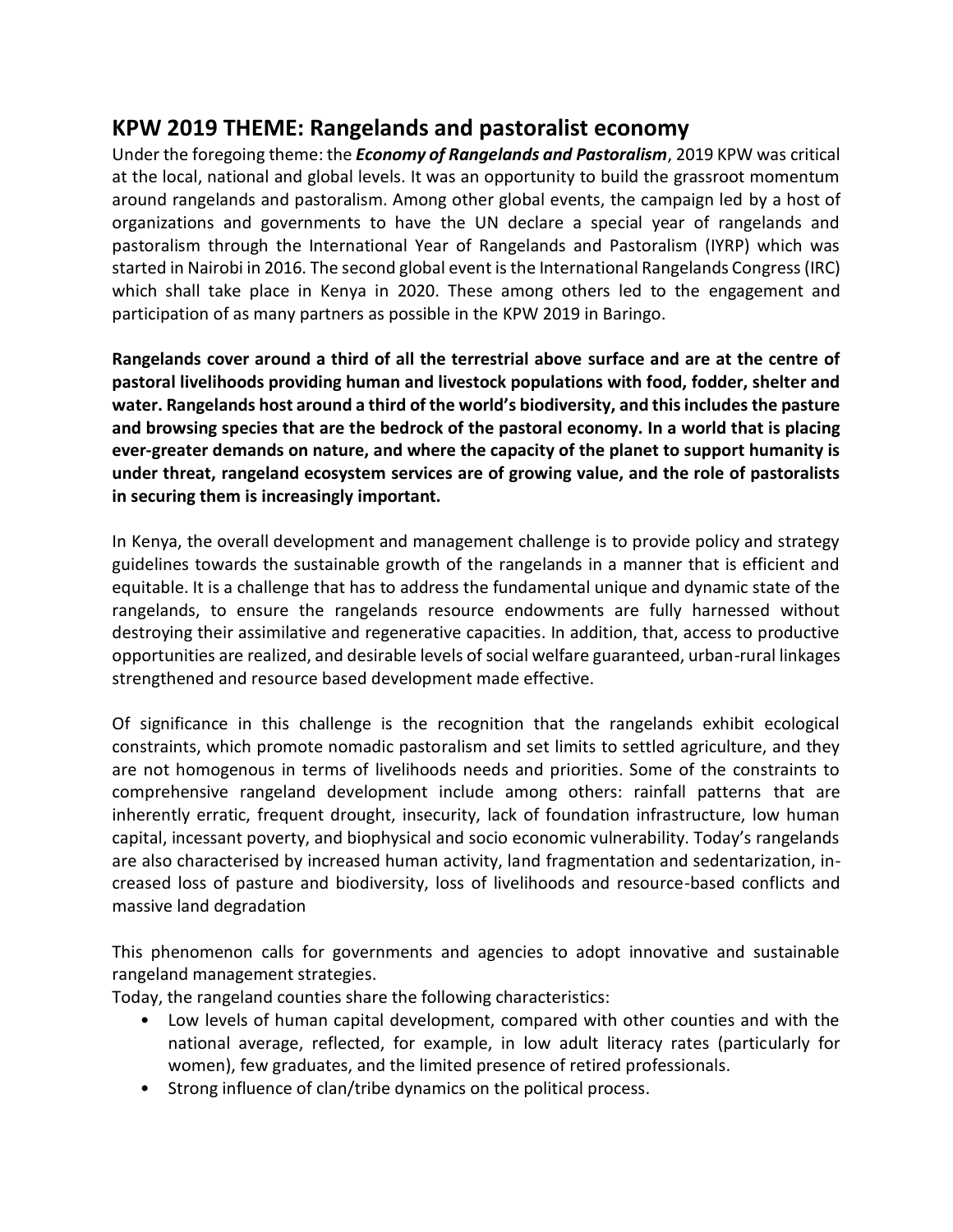- Poor infrastructure particularly transports and communication networks in remote and extensive areas with populations which are dispersed or mobile.
- Lack of requisite technical skills and experience

KPW 2019 sought to demonstrate the importance of the pastoralists and rangelands economy, presenting direct interaction between the policy makers, political leaders and the community to dialogue on critical issues that undermine the economic value of the pastoralism. It also analysed the economic value of pastoralism to the national revenue. In doing that, the event will also focussed on the role of indigenous women, traditional knowledge in climate change adaptation through promoting alternative livelihoods, and hence resilience to climate change shocks In order to put this to context, some areas in addition to the above shall include examining:

- What the various actors in conservation areas- government, private sector and conservation organizations are doing to promote coexistence between wildlife and pastoralist communities;
- How inclusive their policies and practices are to the livelihoods of pastoralist communities;
- The politics of conservation and rangelands management from an economic perspective.
- How positive policy and practice can support the livelihoods of pastoralist communities as well as their role in supporting conservation.

While the above were areas to reflect on during the Kenya pastoralists Week, other important topical issues included climate change and its impact on food security. Climate change has defined the pastoralism agenda in the past years. It has become the norm with extreme and devastating droughts and floods that cause immense loss of livelihoods to pastoralists. The event will also deliberate on; how to effectively protect and promote mobility and institutional development which are essential to productive rangeland livelihoods especially pastoralism; and, how to close the developmental gap between the regions and the rest of the economy through accelerated rangeland development.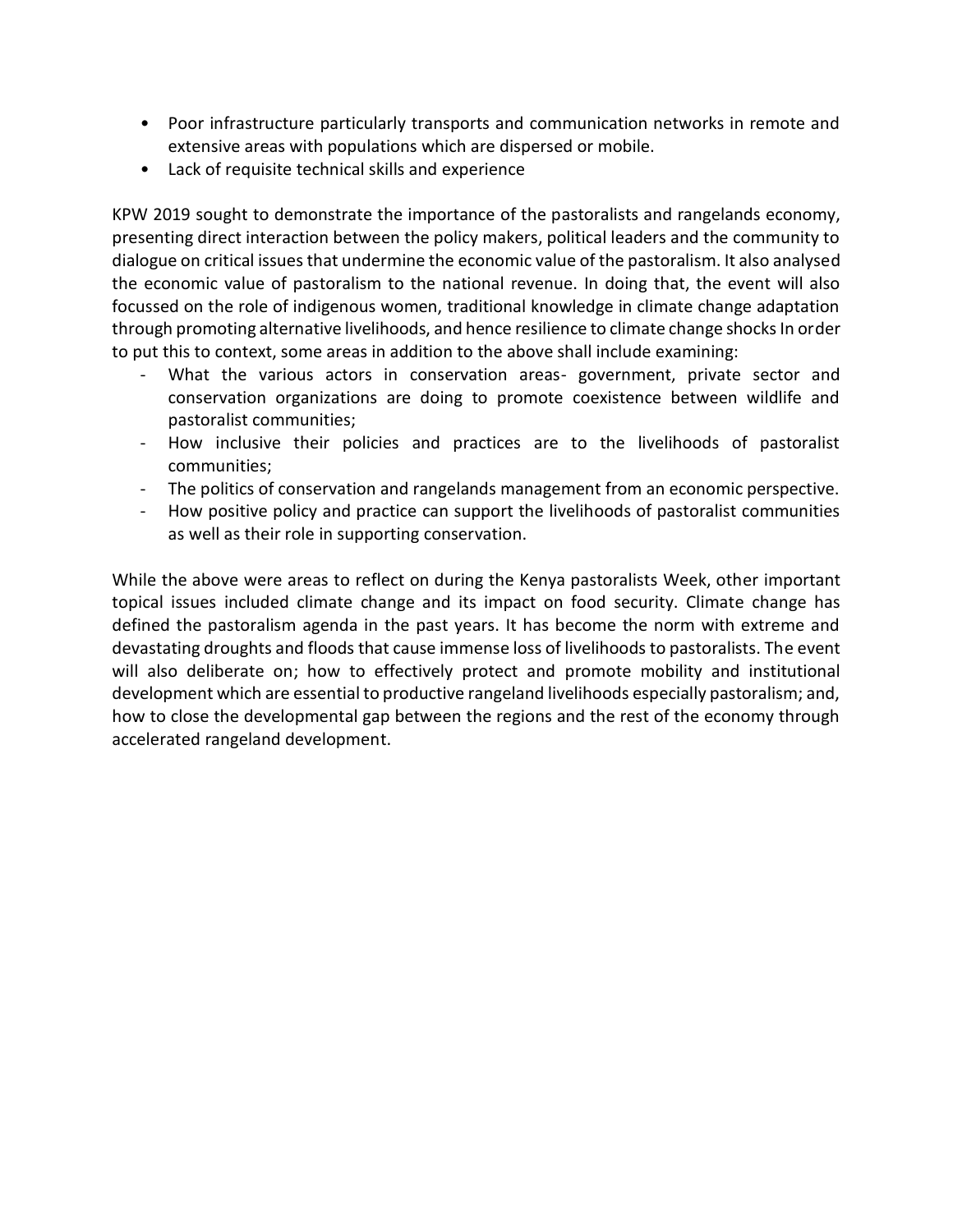# **Report of the Kenya Pastoralists Week 2019 in Baringo Kenya**

**Climate change implications to the pastoralist economy** (Nyang'ori Ohenjo- Centre for Minority Rights Development (CEMIRIDE)

### **Kenya's Arid and Semi-Arid Lands (ASALs)– the context**

84% of Kenya's total land surface which support about 25% of the country's population (about 10 million people) and accounts for more than 80% of the country's eco-tourism interests . This areas boats of holding more than 60% of the country's livestock. ASALs and pastoralism contribute about 12% of Kenya's GDP and 42% of agricultural GDP. Economic activities which include tourism are very significant source of foreign exchange. ASALs also have strong linkages with the other activities of the economy. Nationally, 11.4% of household consumption expenditure is spent on livestock-derived food items. More than 80% of the beef consumed in Kenya is produced by pastoralists.

### **Climate Change**

"*Climate change is the defining issue of our time and now is the defining moment to do something about it. There is still time to tackle climate change, but it will require an unprecedented effort from all sectors of society*." (UNEP)

Climate change refers to significant changes in global temperature, precipitation, wind patterns and other measures of climate that occur over several decades or longer. Its impact in Kenya is felt through unpredictable weather patterns; droughts and floods. Pastoralists tend to suffer more when confronted with climate change shocks and stresses. They are particularly vulnerable to climate change due to:

- Environmental degradation
- Growing competition for land and water
- Dependency on livestock as their key source of livelihood.

# **Implications to the Pastoralist economy**

- Climate variability and extremes adversely affect the pastoralism directly and indirectly distorting production systems and the sector profitability.
- Loss of livelihoods amounting to billions of shillings
- Prevalence of new livestock diseases increasing mortality rates
- Declining pasture and water availability
- Decreasing market prices of the livestock
- Increased mobility by pastoralists
- Inter and intra-communal conflicts
- Interruptions in pastoralist economic value chains

# **Opportunities and Way forward**

The National Climate Change Action Plan (NCCAP) 2018 – 2022 – It's principal focus is ensuring adaptation and mitigation measures are integrated in all government planning, budgeting and development objectives.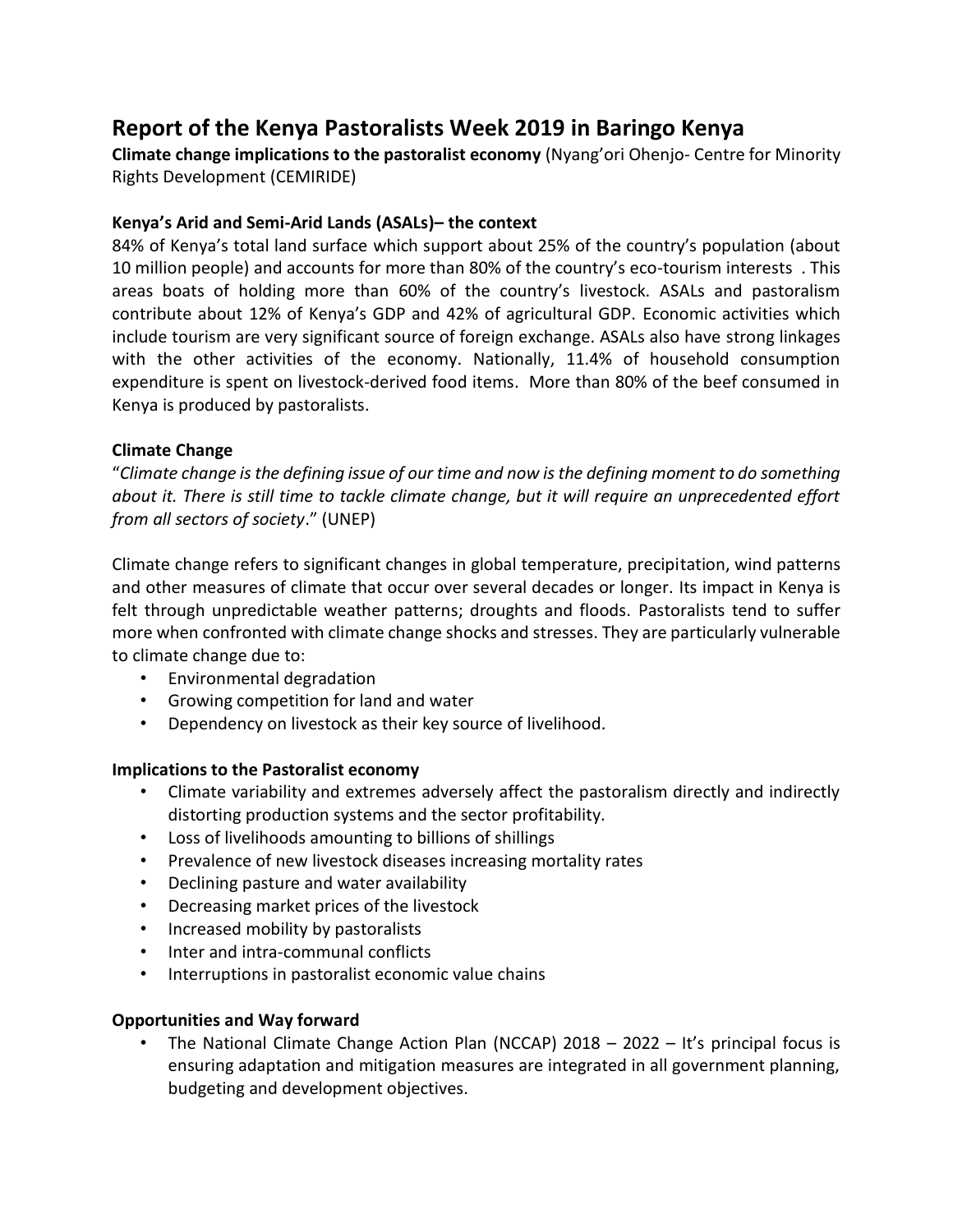- Kenya Climate Smart Agriculture Implementation Programme 2018-2027 Developed to promote climate resilient and low carbon growth sustainable agriculture that ensures food security and contributes to national development. Implemented through the valuechain approach; SHOATS value chain is prioritized.
- County Integrated Development Plans (CIDPs).
- Climate Change Finance (GCF, Adaptation Fund)
- Indigenous knowledge and traditional institutions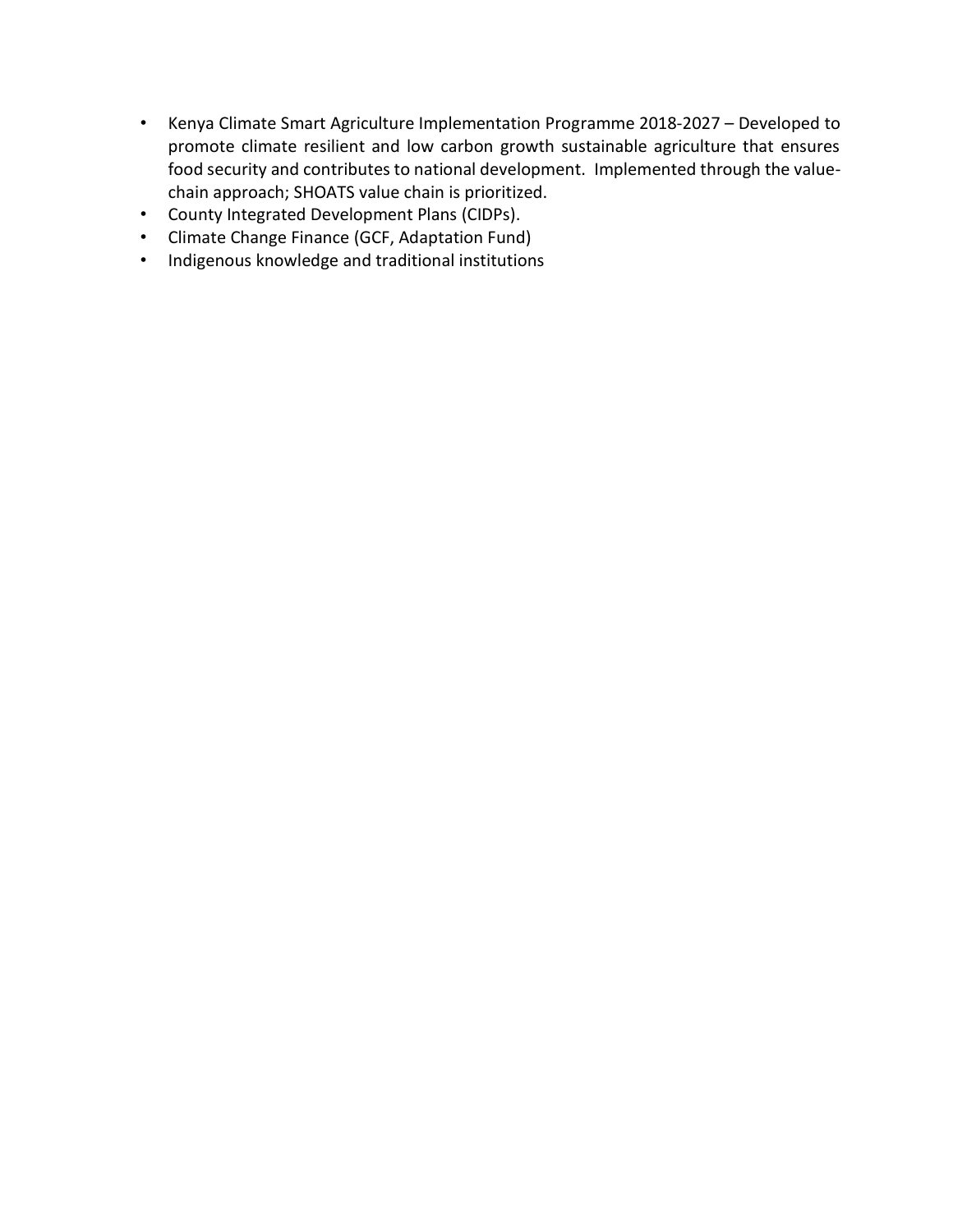#### **CELEP AND KPW 2019: RELEVANCE AND PROCESS**

#### **The theme**

Theme and the relevance to CELEP agenda 2019/2020 forward clustered as; (i) events, (ii) publications, (iii) EU lobbying and advocacy, (iv) organizational development and (v) projects. These formed the significant relevance to CELEP under the KPW 2019 theme; *The Rangelands Economy and Pastoralism*. For the first time, CELEP members and partners defined the agenda and road map for the KPW by linking the theme to the action plan and also creating a possible framework for in-country and regional engagements beyond the AGM. The event also provided the partners and members the opportunity to reflect on planning and including the KPW event in the annual work plan for 2020.

#### **Contextualizing the rangelands ecosystem**

The rangelands ecosystem presents a wide range of resources utilized by different rangelands users. However, rangelands remain underestimated in both the economics of resource production, financial contribution and the growth of countries' GDP. Rangelands contribute greater value than is generally acknowledged. Its ecosystems provide a significant portion of the world's biodiversity and culturally diverse habitats and are great ecological and economic importance. In-spite of their significance, rangeland resources continue to be degraded, especially in the arid and semi-arid environments of Africa and Asia.

In Kenya for example, the estimated adoption rates of sustainable land management (SLM) practices in rangelands are alarmingly low (14.2%) even with the declining productivity of the ecosystems. Just like the SLM is important in general land management, Sustainable Rangelands Management (SRM) is very important on a targeted rangelands management for sustainable use and protection of rangelands resources. In the past and current programmes; have been designed to address these problems at country and regional levels. However, deliberate policies and programmes by governments would make SLM and rangelands governance more sustainable and secure tenure achievable. Projects such as Sustainable Rangelands Management (SRMP) and Participatory Rangelands Management (PRM) in Kenya and Tanzania which have also been implemented elsewhere in the region by RECONCILE, ILC, ILRI with support from IFAD and other development partners would pride in success but, impact of scale would be realized with government programmes. Such initiatives would ensure that the role of communities is significant and are backed within policies and legal frameworks that should provide collaborative management towards rangelands protection.

#### **Methodologies that have significant impact on rangelands and pastoralism**

**Sustainable rangeland management (SRM)** is a subset of sustainable land management (SLM) and uses the same definitions with "land" being substituted by "rangelands". Sustainable rangeland management (SRM) is the use of rangeland resources, including soils, water, animals and plants, for the production of goods to meet changing human needs, while simultaneously ensuring the long-term potential of ecosystem services.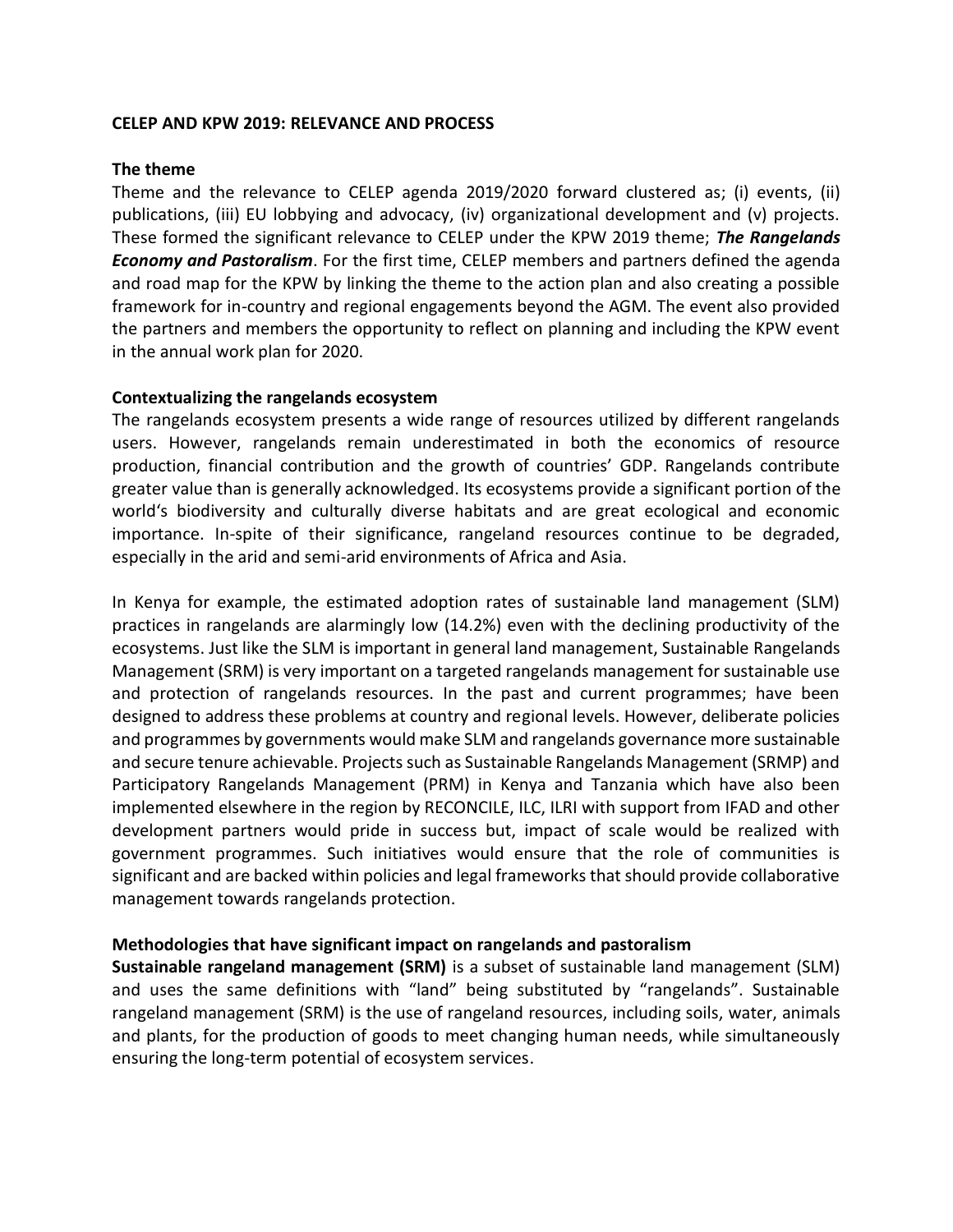**Participatory Rangelands Management Planning (PRMP)** on the other hand is an iterative/cyclic processes laid down in the essential steps often customized based on the country and local contexts. The aim of PRMP is to facilitate participatory rangeland management planning in a simplified and practical way. By providing an easy-to-follow steps. It is guided by some of these principles according to IUCN's field guidelines: a) continuous dialogue in which relevant stakeholders express their desires and interest and reach consensus on the future rangeland use and management that respect the values of all rangeland users; b) an inclusive process in which all relevant stakeholders are represented and engaged in the initial dialogues, preparation of maps, the attendant discussions and final agreement on the management actions; c) centred on valuable local knowledge that should be mobilized to shape the planning processes; among others.

**A County Spatial Plan (CSP)** is a holistic plan that establishes the vision for a county's development, and lays out a strategy for addressing emerging opportunities and challenges in the county. As the premier plan setting the development agenda of a county, it helps to protect and guide the development of land and natural resources and to align county financial and institutional resources to agreed policy objectives and programs for the entire county.

Movement between grazing areas, water points, and markets is a crucial aspect of the production system in pastoral areas and of strategies for realizing the economic potential of rangelands. Various factors, however, have increasingly constrained mobility. Good land use planning at different levels can help ensure that pastoral resources are protected, and their use optimised for local and national economic gain. To support livestock production and pastoralism, counties where pastoralism is prominent will need to take particular steps in the county spatial planning process in order to reconcile land use competition and conflicts, facilitate mobility, protect key resources, strategically guide investment opportunities towards livestock production and marketing, and improve rangeland management

**Grass Reseeding** is dependent upon sufficient moisture as a critical ecological factor which contributes to successful reseeding, established grass stands improve soil physical, hydrological and chemical properties, grass mixtures give better cover compared to pure stands and that human factors as opposed to climatic factors are the most important contributors to land degradation.

These methodologies demonstrate to greater understanding of the land degradation problem in: the drylands and the grass reseeding technology used in addressing the problem. Improvement in soil hydrological properties; increased infiltration, reduced runoff and sediment production and percentage ground cover can be used to measure success in rehabilitation.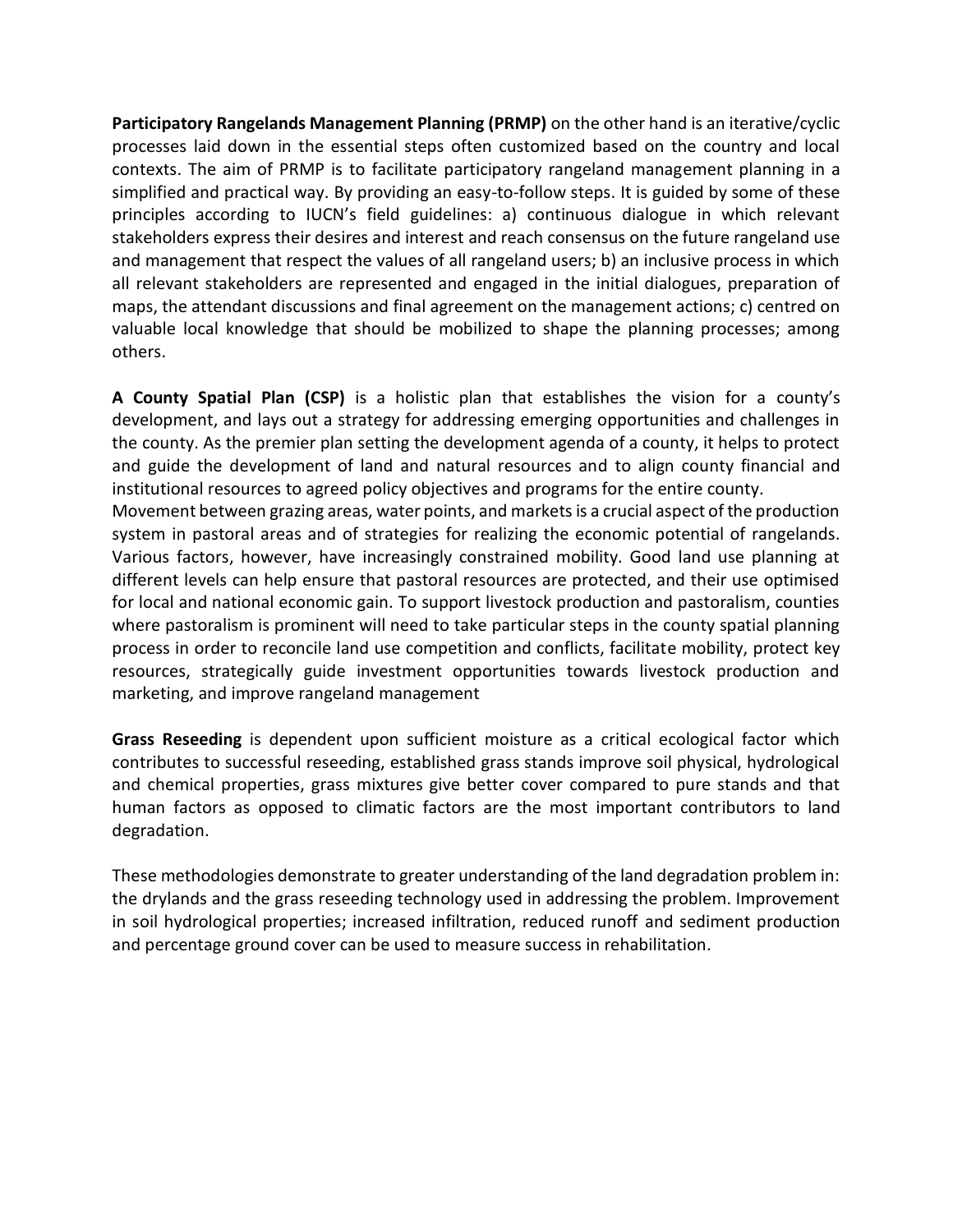#### **THE EVENTS AT THE KENYA PASTORALIST WEEK**

The KPW process included presentations in a public civic education format with technical presentations from different expert researchers and practitioners. The series of activities included the community workshops, exhibitions and the goat auction exercise.

**Grass seeding and reseeding;** *the case of Rehabilitation of Arid Environment (RAE) in Baringo*  In Baringo, and other dryland areas, the effects of climate change and increasing populations of people and livestock have resulted in the serious degradation of rangelands. As a result, traditional nomadic pastoralism has become untenable, with food insecurity, ethnic conflict and poverty commonplace.

RAE's main objective is to facilitate the further restoration of degraded land into productive pasture. Leveraging on over 30 years of experience operating as a charitable organisation, RAE Ltd. continues to expand its operations through the wider distribution and sale of its branded quality grass seed together with support and extension services to marginalised communities in remote dryland counties throughout Kenya's arid and semi-arid areas.

The sustainable restoration of degraded rangelands has multiple benefits for people and the environment. Dryland farmers improve their livelihoods by generating income and harvesting goods from their restored fields such as dry season grazing, fattening of cattle, leasing fields for grazing, seed harvesting, thatching grass and selling milk. Local environments and pasture are restored, with a potentially large impact on the global environment as indigenous savannah grasses sequester carbon in their roots.

RAE's improvement of pasture has now become an important source of income and food security in Baringo and other dryland areas. Pastoralists produce quality livestock for market and are able to support their herds throughout dry seasons and droughts on their well-managed fodder fields. Additionally, conflict between ethnic groups has been reduced. With fodder available on their restored fields, dryland grass farmers no longer need to poach grazing from neighbouring areas. This is of particular importance in the lowlands of Baringo, where overall security due to ethnic conflict has plagued the area for many years.

Degraded rangelands have basic characteristics including reduction of grass cover as a significant visible form of land degradation in rangeland areas. Baringo has increased woodland vegetation mainly the *Prosopis Juliflora* among other invasive species, livestock numbers also are significant contributors to the current vegetation change. In Baringo the potential for successful range rehabilitation through reseeding in the area include sufficient amount of moisture, creation of micro-catchments, use of the indigenous grass species and communities defining such areas and also small farms to undertake reseeding for commercial use. Rehabilitation of Arid Environments (RAE) Trust has promoted this technology in Baringo. RAE has worked with the communities and reclaimed degraded semi-arid land and established sustainable income generating opportunities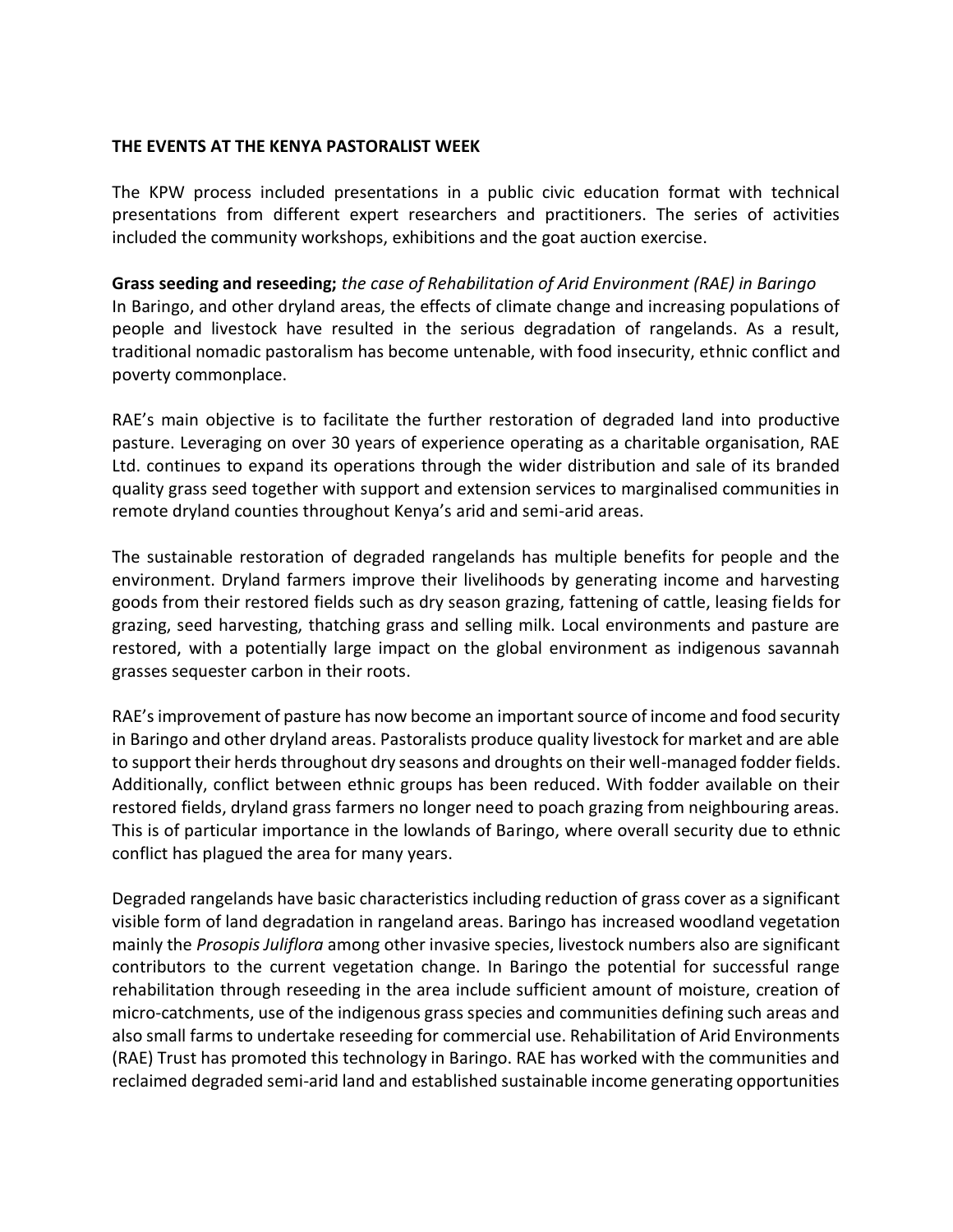on well managed productive grass fields. The RAE programme is based on the active participation of pastoralist communities to meet local needs as defined by both men and women.

Outputs realised by RAE in Baringo

- $\triangleright$  Land rehabilitation: RAE's successful rehabilitation techniques have transformed over 6,600 acres into productive grasslands throughout Kenya's drylands, mostly in Baringo County, RAE's home base.
- ➢ **Quality Grass Seed:** RAE has six species of indigenous dryland grass seed in stock: seed processing, storage (for the required one year), and germination trials ensure that RAE seed is of the highest quality.
- ➢ **Seed Regulations:** RAE is a registered seed merchant, with 'breeder maintainer' rights for *Cenchrus ciliaris, Baringo Var 1*, an indigenous, drought resistant and nutritious grass variety bred on its fields.
- ➢ **Environmental Benefits:** RAE fields, planted with grasses and trees, have increased biodiversity, carbon sequestration, and hydrological flows, while decreasing soil erosion and invasive species (e.g. "*Mathenge"; Prosopis juliflora*), and mitigating climate change.
- ➢ **Social Benefits:** RAE has established land and livestock management practices, enhanced food and area security, and improved livelihoods and opportunities for men, women and youth.
- ➢ **Income Generation:** RAE out-growers and CBO's earn up to KES 5 million a year from their well-managed grass fields, through activities such as selling fattened livestock, milk, hay and grass seed.

**Impact**: In addition to transferring knowledge and training, RAE has carried out consultancies, and sold grass seed (up to 10 tonnes annually) to 18 semi-arid counties in Kenya, Somalia and Somaliland.

Presentation from **Center for Research and Development in Drylands, Kenya** *Feasibility of Organic Certification of sheep and goats produced in pastoral systems in Northern Kenya* 

# **Hussein Wario a study paper the case of Marsabit**

This paper discussed the implications of the organic certification of small ruminants; recognizing that in pastoral systems of Kenya, sale of small ruminants is the main regular income source of the majority of households. Although small ruminants produced in Marsabit County are renowned for their taste, there is the absence of mechanisms for a respective price differentiation based on the quality. This as such undermines the economy of the pastoralists as they do not always get value for money and due to price fluctuations in the markets the prices offered cannot match the their expectations. An option proposed to improve the marketing small stock is to explore value chain development for branded sheep and goat meat. The research particularly explored the feasibility of organic certification in the pastoralist production set up. This if established would enable these pastoralists to profit from the high process and product quality of their production.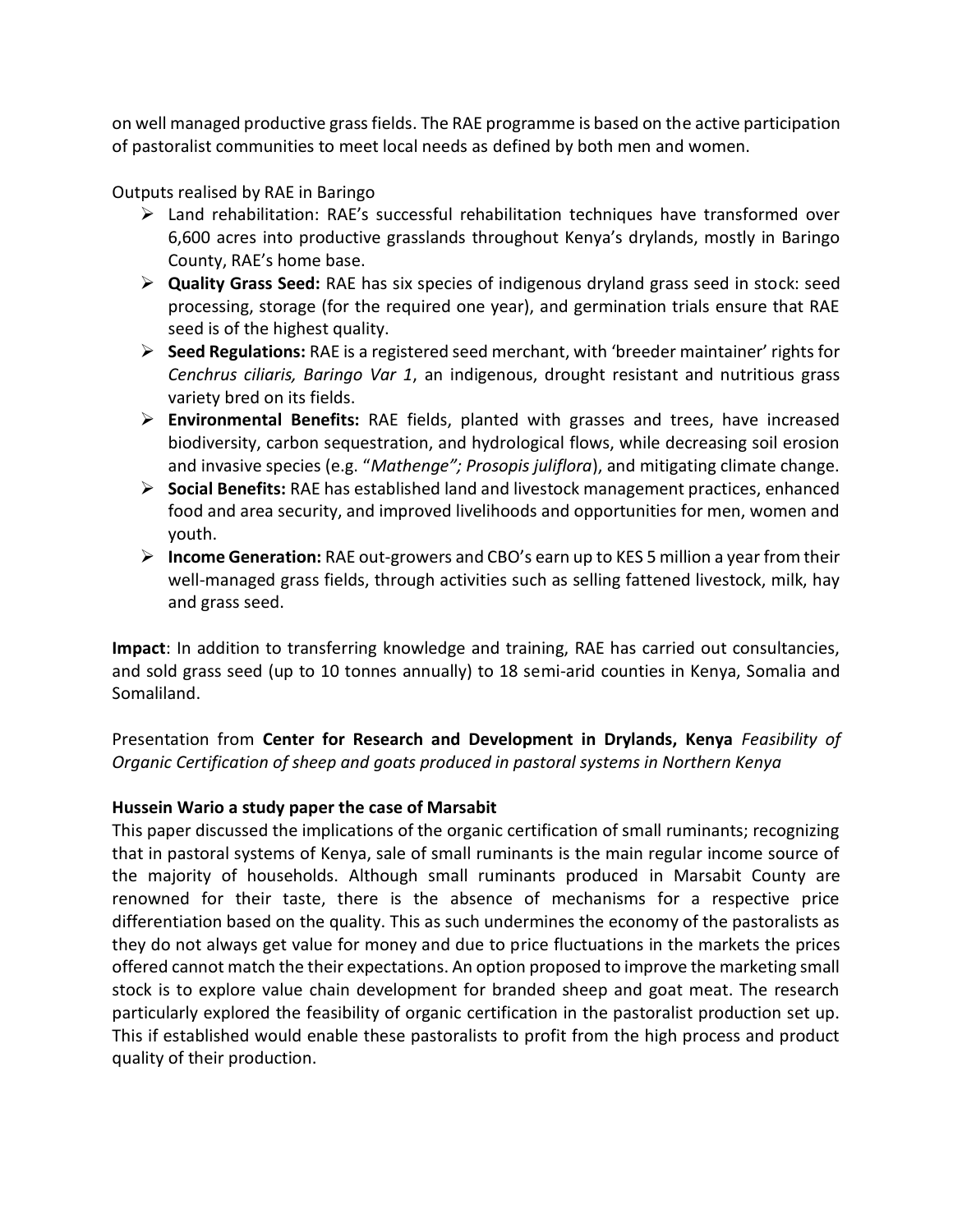The study concludes that, apart from the structural market oriented and policy challenges, results show that pastoralists' production is in large parts compatible with organic certification systems. For instance, livestock is fed on naturally growing fodder with no chemicals applied, allows free movement and animals' natural behaviour. However, a number challenges hamper organic certification.

- $\triangleright$  The practice of ear notching and castrations without anesthesia, supplementary feeding of home-based animals with non-organic feeds during drought, unguided application and lack of records of veterinary drug use, challenges in record keeping and traceability system and financial difficulties to undertake internal control and monitoring due to the extensive nature of the production area.
- $\triangleright$  The market for organic meat in Kenya is also yet to be explored thus uncertainty exists on demand.

It is further recommended that -

- $\triangleright$  Improvement of veterinary infrastructure, innovative record keeping systems for illiterate producers, and further market studies to ascertain demand are recommended.
- $\triangleright$  While organic certification is desirable, labelling for designation of origin is a feasible starting point that would allow entry into higher priced markets as hurdles to organic certification are addressed.

In summary, the paper recognizes that the economy of pastoralists and rangelands is hinged around two fundamental concepts, technology and value addition. The discussions around market access and infrastructure has been on-going but, the need to take advantage of technology to promote the economic opportunities available within the pastoralism livelihoods systems is critical.

# **Presentation by RECONCILE** on and about the *Participatory Rangeland Management Project in Kenya and Tanzania*

PRM is a project that was joined conceived by CELEP and ILC in 2016 and subsequently approved by the European Commission in 2017 and the implementation started in 2018. The project is part of the broader contribution to secure rangelands and pastoralism in Eastern Africa by CELEP through advocacy and by ILC through Commitment Based Initiative (CBI) number 3 of diverse tenure systems and a flagship project under the Rangelands Initiative Africa as an Institutionalized approach to rangeland governance and management.

PRM methodology being piloted in both Kenya and Tanzania have been piloted by CELEP member Cordaid case was anchored the joint processes in both Kenya with IUCN and in Ethiopian with Save the Children, FAO and ECHO experiences. While the current implementation has been largely anchored on the SOS Sahel Ethiopia under the USAID PRIME project with ILRI, Farm Africa, CARE among others and is building on the Sustainable Rangelands Management Project (SRMP) in Tanzania while seeking to strengthen the County Spatial Planning for mapping pastoral resources and rangelands in Kenya. Even with different actors in different countries and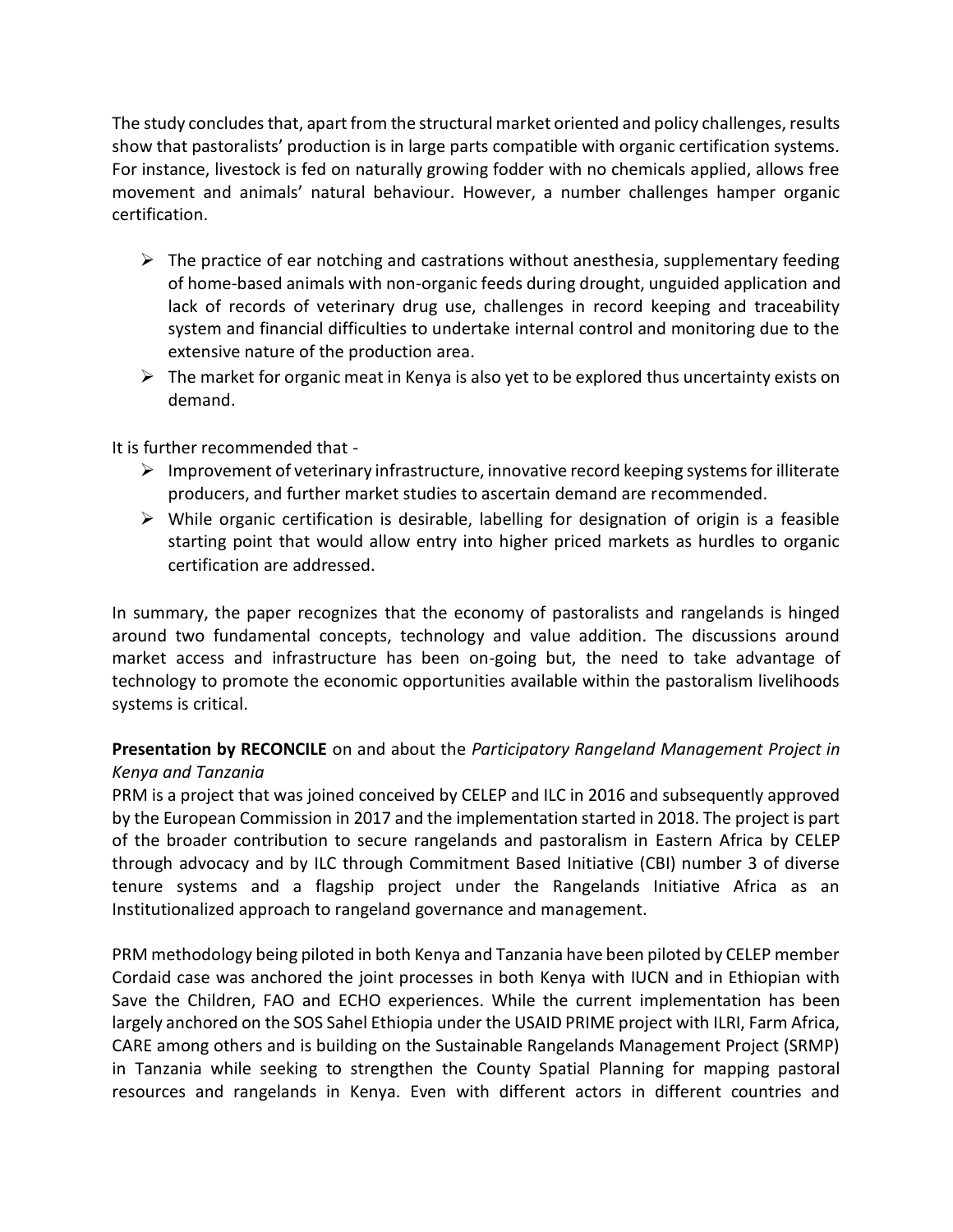customization of the process, the PRM steps have remained standard. The process enables interventions based on defined rangelands management and rehabilitation areas. PRM process enables the establishment of community rangelands rehabilitation methodologies based on both traditional and legal frameworks.

The project contributes the wellbeing of the rangelands through a participatory natural resource management including resource planning, mapping, documenting and monitoring to ensure equilibrium ecosystem. It is also an opportunity to maximize on the economy. Generally, steady and healthy rangelands enhances production.

PRM has this unique capability of promoting the general wellbeing of rangelands and resources within it thus a steady ecology and economy. Objective: to improve the livelihood and nutrition status of pastoralist communities in East Africa by improving the management of rangelands. The piloting process entails identifying rangelands and communities; negotiations; plans; agreements; new roles; monitoring and evaluation.

Results: security of lands/customary rights; diverse livelihood options; pasture productivity improvement; women role in rangeland management promoted and improved; monitoring activities led by communities and increased; capacity building for communities in management of grazing land; healthy grazing land and improved livestock production; policy dialogue with government promoted; food security improved through income and food increasing, empowerment, from the implementation of the Sustainable Rangelands Management Project (SRMP) there is the issuance of Certificate of Customary Rights of Occupancy (CCRO), the project has also from the support by CELEP trained project team and developed a toolkit for lobby and advocacy which is an opportunity to strengthen policy influencing at the local, national, regional and global levels.

# **Presentation by CELEP Regional Focal Point:** *Global, regional and national policy lobby and advocacy: context and opportunities*

CELEP in the presentation from a regional contextualized at national event presented the connections and opportunities that exists. The AU framework for instance is continent-wide initiative aimed at securing, protecting and improving the lives, livelihoods and rights of African pastoralists. The COMESA policy framework, on the other hand, is very unique because of its conceptual framework which permits addressing over-lapping issues critical to supporting pastoralist livelihoods – food security, pastoralism as a production system, and vulnerability.

The underlying objective of the AU Policy Framework is to provide the basis for pastoral policy development, implementation, monitoring and evaluation. The key elements in applying the framework include initiation of country level pastoral policy development processes which start with the establishment of a national steering committee and a national inter-disciplinary support team of experts. The AU Policy Framework is shaped around two main areas: a) addressing generic policy constraints which arise from misconceptions and misunderstandings of pastoralism as a production system and way of life, and b) livestock production as a core economic activity in pastoralist areas and approaches to protect and develop livestock assets.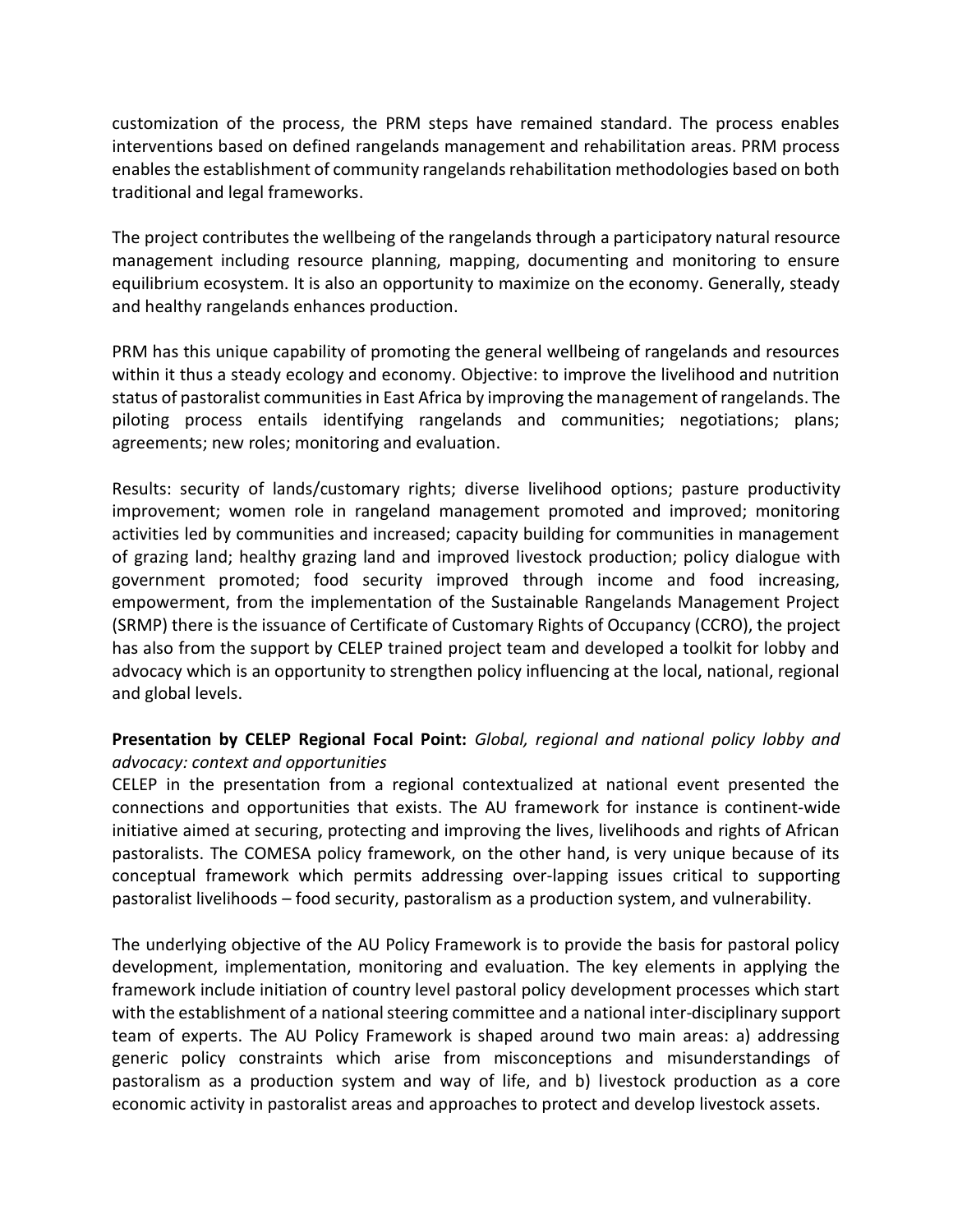Important in the discourse around the economy of rangelands and pastoralism are the priority issues within the COMESA policy framework specific to the vulnerable and food insecure pastoralist populations in COMESA region and designed to achieve Pillar III of CAADP of increasing food supply, reducing hunger and improving responses to food emergency crises.

The policy indicates that reducing vulnerability and ensuring food security amongst pastoralist communities requires adequate provision of at least three basic services:

- $\triangleright$  Human health services to improve human capital,
- $\triangleright$  Education services to improve human and financial capital, and
- ➢ Veterinary services to protect livestock assets and financial capital.

**Presentation on the:** International Year of Rangelands and Pastoralists to transform pastoralism At the global level CELEP is part of a coalition of a number international organizations, networks and governments seeking to designate the United Nation's International Year of Rangelands and Pastoralists. This was initially envisage to start from the year 2020 however, the dynamics in the process from 2016 when the process started with a presentation at the UNEA 2 conference in Nairobi has changed a great deal and therefore it is expected that the UN may consider this from 2026 at the earliest. The focus of the process by the different actors was informed by the importance of economy of rangelands and pastoralism.

As therefore an approval by the United Nations General Assembly, the profiles of shall be raised and a platform to highlight the need to improve pastoral production systems while safeguarding the environment will be well recognized.

Key in such platforms shall be, that pastoralists are both livestock herders and environmental stewards and sustainable pastoralism, centered on organized herd movements, contributes to food and water security. The practice of sustainable pastoralism ensures resilient livelihoods and national economies, and provides environmental services including carbon sequestration, biodiversity conservation, and protection of land and ecosystems. Recognizing that the demand for livestock products is growing globally but effort to promote sustainable investment in rangelands is limited and the livestock sector is increasingly regarded as an environmental threat. Calling for a transformation towards sustainable pastoralism in drylands, experiences from different countries have been provided with the intention to push for a transformation towards sustainable pastoralism, particularly in drylands. Examples include Norway's experience with reindeer husbandry, pastoral women's participation in Chad, policy-changes in Mongolia and various examples from Africa's Sahel region.

Policy makers and institutions have been called upon to draw attention to traditional know-how, facilitate access of pastoralist rights – especially on land tenure, and create institutional arrangements that enhance the herders' mobility. Momentum at the grassroots for better use and management and protection of rangelands and pastoralism requires fora such as the KPW.